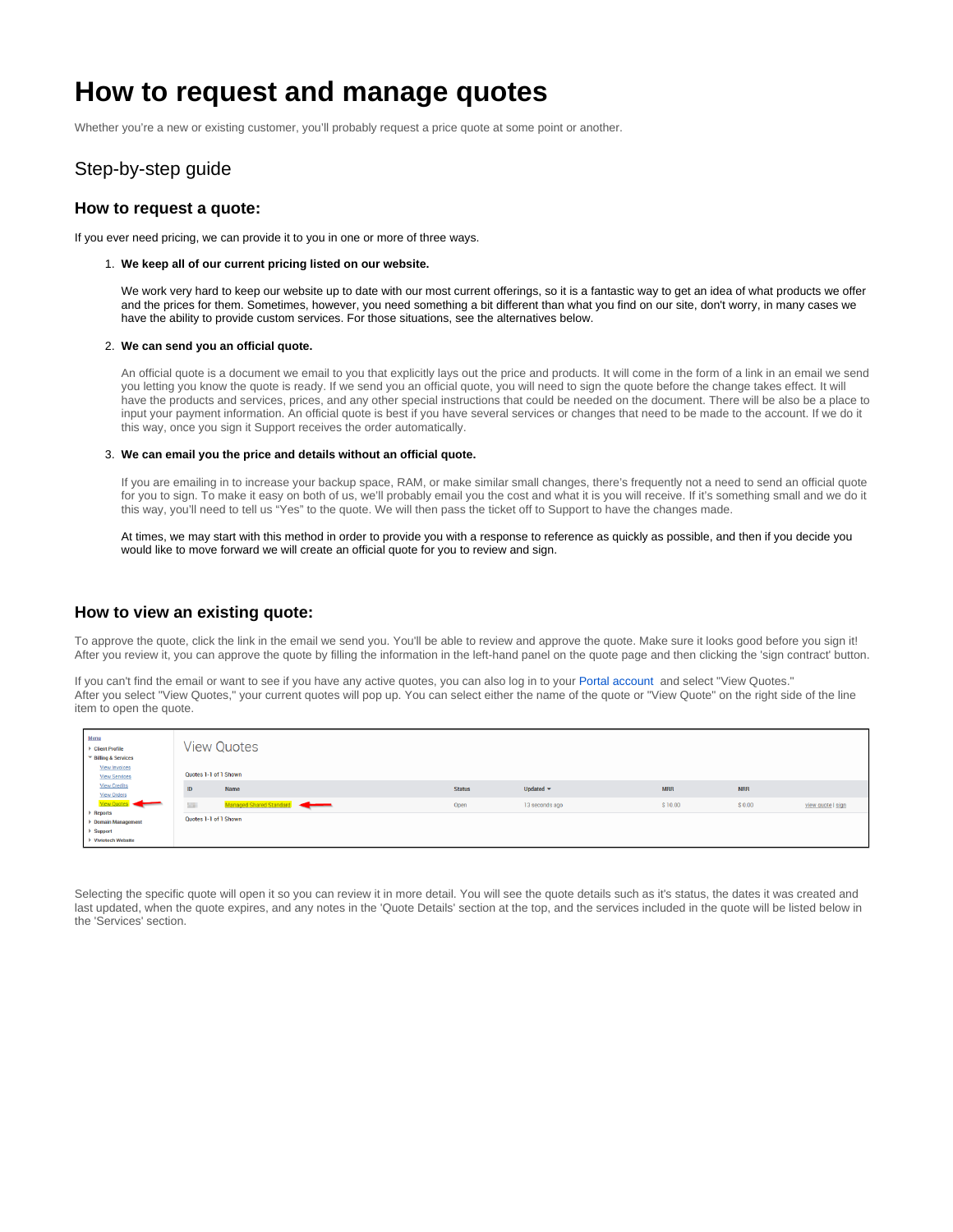| <b>QUOTE DETAILS</b>                                                                                                                 |                                                                                                                                                                                                                       |                                                                         | download pdf | <b>ACTIONS</b> |                 |              |                     |                            |        |                   |              |
|--------------------------------------------------------------------------------------------------------------------------------------|-----------------------------------------------------------------------------------------------------------------------------------------------------------------------------------------------------------------------|-------------------------------------------------------------------------|--------------|----------------|-----------------|--------------|---------------------|----------------------------|--------|-------------------|--------------|
| Name:<br>Owner:<br>Status:<br>Created:<br>Updated:<br>Term:<br>Expires:<br><b>Order Queue:</b><br>Notes:<br><b>SERVICE AGREEMENT</b> | <b>Managed Shared Standard</b><br>Javaillan Regeles<br>Open - sign contract<br><b>CALCULARS</b><br><b>GACPIERT CHEENE</b><br>0 months<br><b>DESCRIPTION</b><br>#1 - Vivio General Orders<br>Quote for Shared services |                                                                         |              |                | Sign Contract   |              |                     | <b>• Download PDF</b>      |        |                   |              |
|                                                                                                                                      | No default MSA found                                                                                                                                                                                                  |                                                                         |              |                |                 |              |                     |                            |        |                   |              |
| <b>Services</b>                                                                                                                      |                                                                                                                                                                                                                       |                                                                         |              |                |                 |              |                     |                            |        |                   |              |
| <b>Description</b>                                                                                                                   |                                                                                                                                                                                                                       | <b>Service Plan</b>                                                     | Qty Price    |                | <b>Discount</b> | <b>Total</b> | <b>Setup Price</b>  | Setup Discount Setup Total |        | Code              | Tax          |
| <b>Managed Shared Standard</b>                                                                                                       |                                                                                                                                                                                                                       | <b>Managed Shared</b><br>Standard                                       |              | 1 S            | $\sim$          | S            | \$0.00              | $\sim$                     | \$0.00 |                   |              |
|                                                                                                                                      |                                                                                                                                                                                                                       | Domains - Shared<br>Server Domain<br>Count: Up to 25<br>Domains         |              | \$0.00         | $\sim$          |              | \$0.00              | ×.                         |        |                   |              |
|                                                                                                                                      |                                                                                                                                                                                                                       | Storage - Shared<br>Storage<br>Options: 20GB<br>SSDe Storage            |              | \$0.00         | $\sim$          |              | \$0.00              | $\sim$                     |        |                   |              |
|                                                                                                                                      |                                                                                                                                                                                                                       | Network - Shared<br>Bandwidth<br><b>Options: Unlimited</b><br>Bandwidth |              | \$0.00         |                 |              | \$0.00              | ÷                          |        |                   |              |
|                                                                                                                                      |                                                                                                                                                                                                                       | <b>User Based</b><br><b>Options - User</b><br>Count: 1 User<br>Login    |              | \$0.00         | $\sim$          |              | \$0.00              | $\sim$                     |        |                   |              |
| <b>Service Total:</b>                                                                                                                |                                                                                                                                                                                                                       |                                                                         |              |                |                 | $s = -$      | <b>Setup Total:</b> |                            | \$0.00 | <b>Tax Total:</b> | \$0.00       |
| <b>Grand Total:</b>                                                                                                                  |                                                                                                                                                                                                                       |                                                                         |              |                |                 |              |                     |                            |        |                   | $s$ $\cdots$ |

Need to request an edit? No worries. Before you sign the quote, email us back with your request. We necessary changes and you can review it again before committing to the order.

If everything looks good, click 'Sign Quote', then read the next section to see how to complete the process.

## **How to sign a quote:**

Once you are satisfied with the quote, it's time to digitally sign it. The page that opens when you click 'Sign Quote' will include your details along the left, along with an area for entering your payment details, and a PDF version of the quote to the right. Verify your information is correct, enter your payment details in the "Payment Information" box, then enter your name in the "Signature" box and click the 'Sign Contract' button to place the order (see the arrow in the image below).